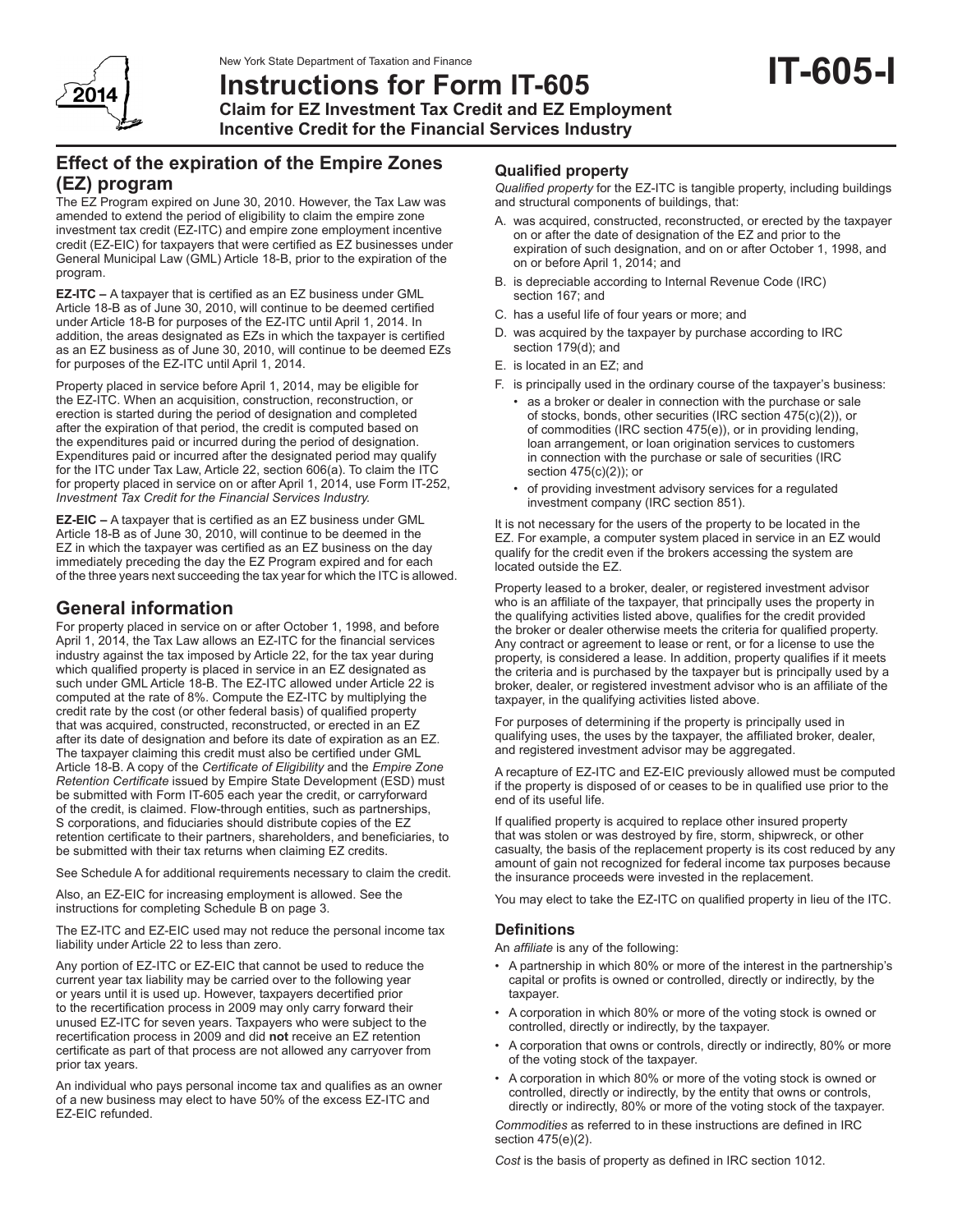*Life or useful life* (of property) means the depreciable life as provided by IRC section 167 or 168.

*Other basis* means the adjusted basis for determining gain or loss used as the basis for depreciation under IRC section 167(g).

*Principally used* means more than 50%. A building or an addition to a building is principally used in qualifying activities when more than 50% of its usable business floor space is used in qualifying activities. Floor space used for bathrooms, cafeterias, and lounges is not usable business floor space. Equipment is principally used in qualifying activities when it is used in such activities more than 50% of its operating time. Operating time may be determined based on actual time, cost allocations to individual business units, or any other reasonable method that accurately reflects operating time.

Purchase or sale of stocks, bonds, commodities, or other securities includes, but is not limited to, the issuance, entering into, assumption offset, assignment, termination, or transfer of stocks, bonds, commodities, or other securities.

A *security* is defined in IRC section 475(c)(2).

## **Line instructions**

See the instructions for your tax return for the *Privacy notification* or if you need help in contacting the Tax Department.

**Individuals (including sole proprietors):** Complete Schedule A, Schedule B, Schedule G, and Schedule H. If applicable, also complete Schedule F.

**Fiduciaries:** Complete Schedule A, Schedule B, Schedule E, Schedule G, and Schedule H. If applicable, also complete Schedule F.

**Partnerships:** Complete Schedule A, Schedule B, and Schedule G. If applicable, also complete Schedule F.

**A married couple in a business enterprise that made an IRC 761(f) election to file two federal Schedule C forms instead of a partnership return:** If you file jointly, compute your credit amount as if you were filing one federal Schedule C for the business (enter the total of all applicable amounts from both federal Schedule C forms). Complete Schedule A, Schedule B, Schedule G, and Schedule H. If applicable, also complete Schedule F.

**Partners in a partnership, shareholders of a New York S corporation, and beneficiaries of an estate or trust:** Complete Schedule C, Schedule D, Schedule G, and Schedule H. If applicable, also complete Schedule F.

**Note:** If more than one of the above applies to you, complete all appropriate schedules on one Form IT-605.

## **Schedule A – Eligibility and investment tax credit**

To claim this credit, taxpayers must meet one of the three eligibility tests described below. However, if this is your first tax year, do not complete Schedule A, Parts 1, 2, and 3. Begin with Part 4.

- 80% current-year test 80% or more of the employees performing the administrative and support functions resulting from or related to the qualifying uses of the property must be located in New York State. For example, if you have a quarterly average of 1,000 employees performing the administrative and support functions during your tax year, then a quarterly average of at least 800 (1,000 x 80%) of the employees must be located in New York State. (If the property is used by an affiliate in qualifying activities, it is the affiliate that must meet the eligibility test.) If you are claiming credit based on having met the 80% current-year test, complete Schedule A, Part 1. For more information on this eligibility test, see TSB-A-03(10)C, *Morgan Stanley & Co. Incorporated.*
- 2. **95% three-year back-office test –** The average number of employees that perform the administrative and support functions resulting from or related to the qualifying uses of the property and are located in New York State during the tax year the credit is claimed is equal to or greater than 95% of the average number of employees that perform these functions and are located in New York State during the 36 months immediately preceding the tax year for which the credit is claimed. The average number of employees must be computed on a quarterly basis. (If the property is used by an affiliate in qualifying activities, it is the affiliate that must meet the

eligibility test.) If you are claiming credit based on the 95% three-year back-office test, complete Schedule A, Part 2. For more information on this eligibility test, see TSB-M-98(06)I, *Tax Credits for the Financial Services Industry.*

- 3. **90% end-of-year test** The number of New York State employees employed during the current tax year must be equal to or greater than 90% of your New York State employees on
	- a) December 31, 1998 (if you were a calendar-year filer taxable in New York in 1998); or
	- b) the last day of your first tax year ending after December 31, 1998.

If a taxpayer aggregates its uses of property for the purpose of the principally used test, each affiliate may satisfy the employment test individually, or the test may be satisfied by the aggregation of the taxpayer and its affiliates.

Employees performing administrative and support functions include all employees other than brokers, dealers, or investment advisors to regulated investment companies. Generally, any employee whose compensation for the tax year is based more than 50% on commissions is presumed to be a broker, dealer, or investment advisor. However, if you do not compensate those employees who are employed as brokers, dealers, or investment advisors on a commission basis, you must specifically identify the employees performing those functions and must exclude those employees from the employment percentage calculation.

**If you do not meet** any of the eligibility requirements as stated above, do not complete Schedule A, Part 4. **You are not eligible for the EZ-ITC.** However, you may need to complete Schedule B if you are eligible for the EZ-EIC, and Schedule F if you need to recapture a credit previously taken. Complete Schedule G and Schedule H to claim the available EZ-EIC and any available refund or carryover of credit.

### **Schedule A – Part 1 – 80% current-year test**

Use Schedule A, Part 1, if you wish to claim the credit using the 80% current-year test eligibility method.

**Line 1a –** Enter the number of employees who perform administrative and support functions in New York State for each date specified for the current tax year. Add the number of these employees on each date (include 0 dates) occurring during the current tax year to obtain the total number of employees in New York State for the current tax year. Divide the total by four to obtain the average number of employees in New York State for the current tax year.

**Line 1b –** Enter the number of employees who perform administrative and support functions everywhere for each date specified for the current tax year. Add the number of these employees on each date (include 0 dates) occurring during the current tax year to obtain the total number of employees everywhere for the current tax year. Divide the total by four to obtain the average number of employees everywhere for the current tax year.

**Line 2 –** Divide line 1a by line 1b to obtain the percentage of employees who perform administrative and support functions in New York State for the current tax year. If your result equals or exceeds 80%, continue with Schedule A, Part 4. You qualify for the EZ-ITC.

### **Schedule A – Part 2 – 95% three-year back‑office test**

Use Schedule A, Part 2, if you wish to claim the credit using the 95% three-year back‑office test eligibility method.

**Line 3a –** Enter the number of employees who perform administrative and support functions in New York State for each date specified for the current tax year. Add the number of these employees on each date (include 0 dates) occurring during the current tax year to obtain the average number of employees for the current tax year.

#### **Example 1:**

| Current tax year                                                                                                   | March 31 | June 30 | Sept 30 | Dec 31 |  | Total |
|--------------------------------------------------------------------------------------------------------------------|----------|---------|---------|--------|--|-------|
| Number of administrative<br>and support employees in<br>New York State                                             | 100      | 100     | 125     | 175    |  | 500   |
| 3a Average number of employees in New York State for current<br>tax year (divide Total column above by four)<br>3a |          |         |         |        |  | 125   |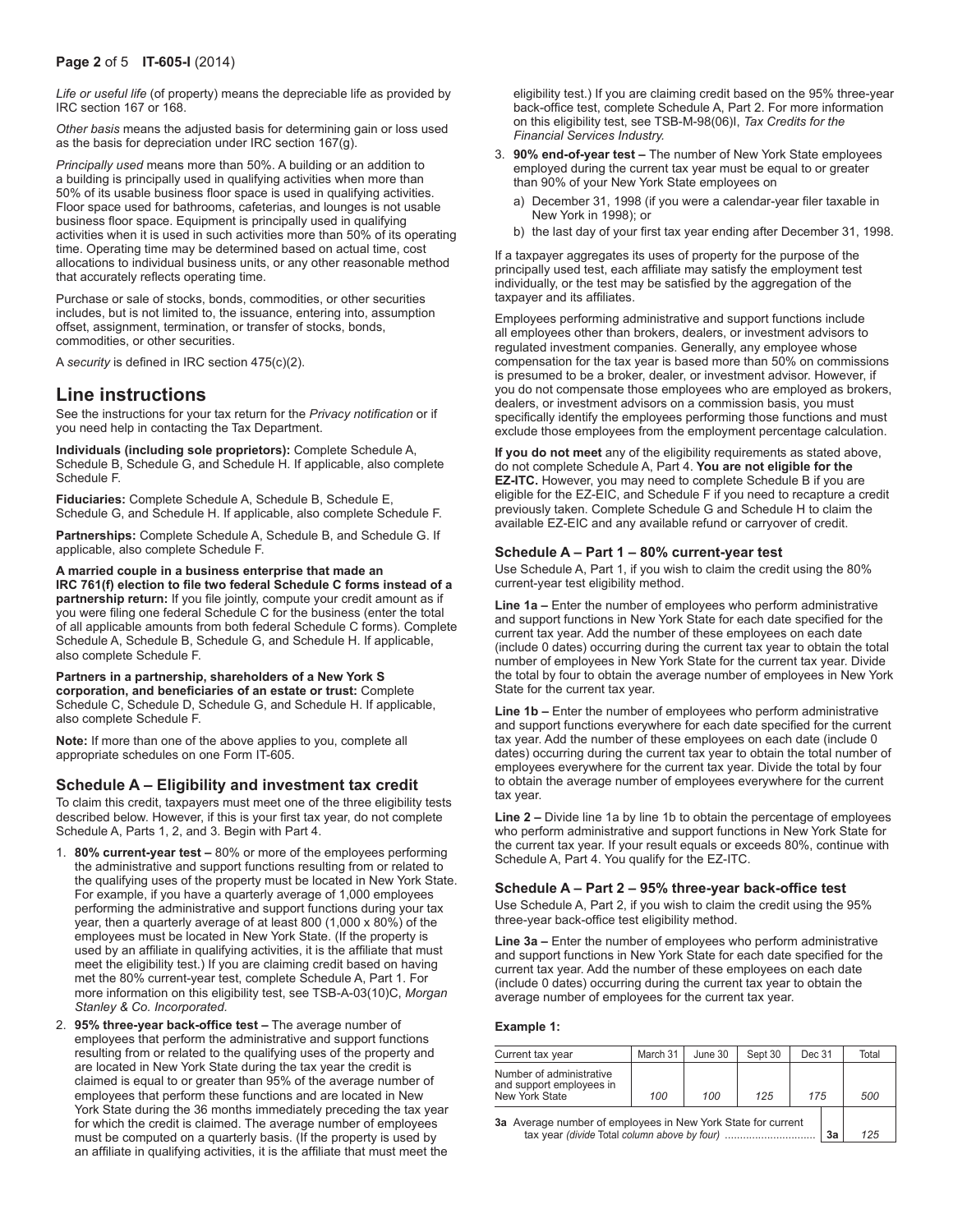**Line 3b –** Enter the number of employees who perform administrative and support functions in New York State on each of the dates listed for the 36 months immediately preceding the year in which the EZ-ITC is claimed. Add the number of employees for the 36-month period, and divide by the number of such dates (include 0 dates) occurring during the 36-month period, to obtain the average number of employees for the 36-month test period.

#### **Example 2:**

| Number of administrative<br>and support employees in<br>New York State during<br>the 36-month test period                                         | March 31 | June 30 | Sept 30 | Dec 31 |     | Total |
|---------------------------------------------------------------------------------------------------------------------------------------------------|----------|---------|---------|--------|-----|-------|
| A. First year                                                                                                                                     | 100      | 100     | 100     | 100    |     | 400   |
| B. Second year                                                                                                                                    | 50       | 75      | 75      | 100    |     | 300   |
| C. Third year                                                                                                                                     | 0        | 0       | 40      | 50     |     | 90    |
| D. Total number of administrative and support employees in                                                                                        |          |         |         |        | 790 |       |
| 3b Average number of administrative and support employees in<br>New York State for 36-month test period (divide line D above<br>3b<br>by twelve). |          |         |         |        | 66  |       |

**Line 4 –** Divide line 3a by line 3b. If the result equals or exceeds 95%, continue with Schedule A, Part 4. You qualify for the EZ-ITC.

## **Schedule A – Part 3 – 90% end-of-year test**

Use Schedule A, Part 3, if you wish to claim the credit using the 90% end-of-year test eligibility method.

**Line 5a –** Enter the number of employees in New York State for each date specified for the current tax year. Add the number of these employees on each date (include 0 dates) then divide by four to obtain the average number of employees in New York State for the current tax year.

**Line 5b –** If you were subject to tax in New York State for tax year 1998, enter one of the following two numbers:

- a) **Calendar-year filer** enter the number of employees in New York State on December 31, 1998.
- b) **Fiscal-year filer** enter the number of employees in New York State on the last day of your first fiscal year ending after December 31, 1998.

**Line 6 –** Divide line 5a by line 5b. If the result equals or exceeds 90%, continue with Part 4; you qualify for the credit.

#### **Schedule A – Part 4 – EZ investment tax credit (EZ-ITC)**

**Note:** If you are claiming an EZ-ITC for more than four properties located in the EZ, complete as many Form(s) IT-605 (name, identification number, and Schedule A, Part 4 only) as necessary. On the first Form IT-605, complete Schedules A through H, as applicable. Include in the *Total column E* line of the first Form IT-605 the total of column E from all additional Form(s) IT-605. Place additional Form(s) IT-605 behind the first Form IT-605 that has an entry in column E.

**Columns A and B:** List in these columns a clear description of qualified property placed in service during this tax period and the principal use of each item of property. Describe the property in terms that a layperson could understand.

Add column E to obtain the total cost or other basis of all property claimed in this schedule, including any additional pages.

#### **Schedule B – EZ-employment incentive credit (EZ-EIC)**

If you acquire, construct, reconstruct, or erect property for which an EZ-ITC is allowed, an EZ-EIC may be allowed in the following three years.

The amount of the EZ-EIC allowed is 30% of the original EZ-ITC for each of the three years following the year for which the EZ-ITC was originally allowed. However, the credit is allowed only for those years during which your average number of employees in the EZ-ITC is at least 101% of the average number of employees in the EZ, during the tax year immediately preceding the tax year for which the original EZ-ITC was allowed.

A taxpayer that has claimed an EZ-ITC for property purchased that is principally used by an affiliate of the taxpayer, may also be eligible for an EZ-EIC. In this case, the credit is allowed based on the taxpayer's average number of employees in the EZ. The number of the affiliate's employees are not taken into consideration.

If a taxpayer did not have a tax year for New York State immediately preceding the year in which the EZ-ITC is originally allowed, the average number of employees in the EZ in the tax year in which the EZ-EIC is claimed must be at least 101% of its average number of employees in the EZ in the tax year in which the EZ-ITC was originally allowed.

A taxpayer (including partners in a partnership, shareholders of a New York S corporation, and beneficiaries of an estate or trust) may claim an EZ-EIC, applicable to any EZ-ITC computed on property placed in service on or after October 1, 1998, whether or not deductible in such tax year.

Any excess EZ-EIC that cannot be used to reduce a taxpayer's current year tax liability may be carried forward.

A taxpayer that qualifies as an owner of a new business may elect to have 50% of the excess EZ-EIC refunded. A shareholder of an S corporation will be considered the owner of a new business if the S corporation itself qualifies as a new business under Tax Law section 210.12(j).

#### **Schedule B – Part 1 – Employment information required to determine eligibility for EZ-EIC**

Complete Part 1 to determine if you are eligible for the credit. If you are eligible, complete Part 2.

**Column A –** Enter in column A the year covered by this claim and the base year. The *base year* is the year before the year you claimed the original EZ-ITC. However, if your business was not in operation in New York State during that year, the *base year* is the year in which you claimed the EZ-ITC.

**Columns B through E –** Enter the total number of employees employed within the EZ on each of the dates listed that occur during your tax year.

**Example:** *A taxpayer filing for a fiscal year beginning September 1, 2013, and ending August 31, 2014, would enter the number of employees employed in the EZ on the following dates: September 30, 2013, December 31, 2013, March 31, 2014, and June 30, 2014.*

**Column G –** Unless you have a short tax year, divide the amount in column F by four. If you have a short tax year (a tax year of less than 12 months), divide the amount in column F by the number of dates shown in columns B through E that occur during the short tax year.

**Column H –** Divide the average number of employees covered by this claim by the average number of employees in the base year (column G), and round the result to the second decimal place. If the percentage in column H is at least 101% (1.01), complete Part 2. **If the percentage**  in column H **is less than 101%, stop. You do not qualify** for the employment incentive tax credit for this year.

#### **Schedule B – Part 2 – Computation of EZ-EIC**

Use Schedule B, Part 2, to determine the amount of the EZ-EIC allowed for each year of eligibility listed in Schedule B, Part 1.

**Example:** *Taxpayer A acquired qualified property in 2012 at a cost of \$100,000. The EZ-ITC allowed was \$8,000.*

| Year | Average number of<br>EZ employees | EZ-EIC<br>available for use |
|------|-----------------------------------|-----------------------------|
| 2011 | 200                               |                             |
| 2012 | not required                      |                             |
| 2013 | 202                               | \$2,400 (30% of \$8,000)    |
| 2014 | 199                               |                             |
| 2015 | 205                               | \$2,400 (30% of \$8,000)    |
|      |                                   |                             |

\* *In 2014, the average number of EZ employees was less than 101% of the number employed in 2011.*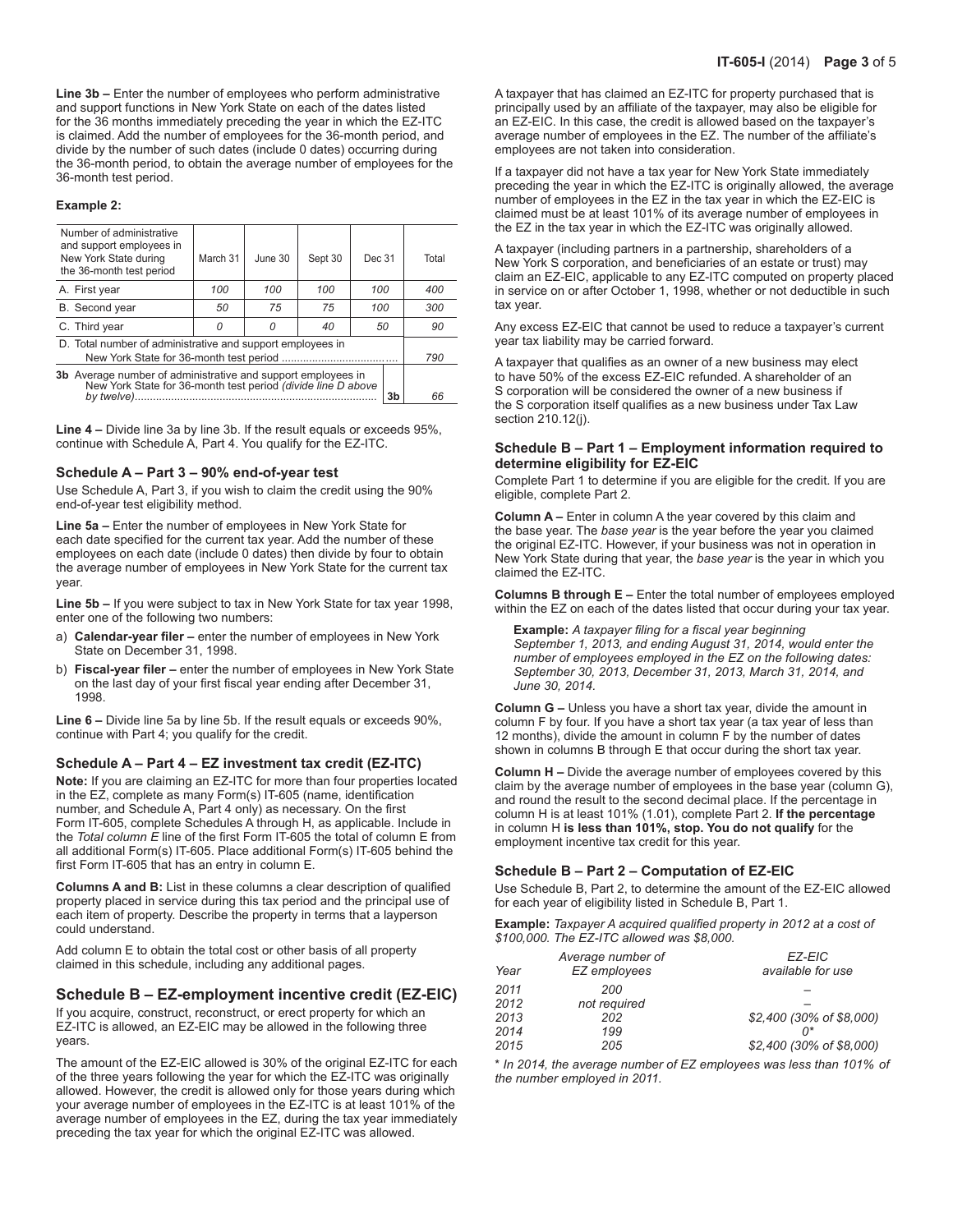## **Schedule C – Partnership, S corporation, and estate and trust information**

Enter the appropriate information for each partnership, S corporation, or estate or trust for which you received a share of the EZ-ITC and EZ-EIC. If you need more space, submit a separate schedule C (be sure to include your name and taxpayer identification number).

## **Schedule D – Partner's, shareholder's, or beneficiary's share of credit**

Enter your share of the total credit received from a partnership, New York S corporation, or an estate or trust. If you belong to more than one partnership, New York S corporation, or estate or trust, enter the total of all your shares on the appropriate line.

**Partner Line 9 –** Enter your share of the EZ-ITC and EZ-EIC from your partnership. This information should be provided to you by the partnership. If you are claiming a credit from more than one partnership, combine all amounts on line 9.

**S corporation shareholder Line 10 –** Enter your share of the total EZ-ITC and EZ-EIC received from the S corporation. This information should be provided to you by your S corporation. If you are claiming a credit from more than one S corporation, combine all amounts on line 10.

**Beneficiary Line 11 –** Enter your share of the total EZ-ITC and EZ-EIC received from the estate(s) or trust(s). This information should be provided to you by your fiduciary. If you are claiming a credit from more than one estate or trust, combine all amounts on line 11.

## **Schedule E – Beneficiary's and fiduciary's share of credit and recapture of credit**

An estate or trust must complete Schedule E. If an estate or trust allocates or assigns the credit to its beneficiaries, base the allocation on each beneficiary's proportionate share of the income of the estate or trust.

## **Schedule F – Computation of recapture of EZ-ITC and EZ-EIC**

**Note:** If you are claiming a recapture of credit for more than two properties on which you previously claimed a credit, complete as many Form(s) IT-605 (name, identification number, and Schedule F only) as necessary. On the first Form IT-605, complete Schedules A through H, as applicable. Include on line 13, column H and on line 14, column I of the first Form IT-605, the total of line 13, column H and line 14, column I from all additional Form(s) IT-605. Place additional Form(s) IT-605 behind the first Form IT-605 that has an entry on line 13, column H and line 14, column I.

When property on which an EZ-ITC has been allowed is disposed of, or ceases to be in qualified use before the end of its useful life, the difference between the credit taken and the credit allowed for actual use must be added back to the tax otherwise due in the year of disposition or disqualification. The decertification of a business enterprise in an EZ constitutes a disposal or cessation of qualified use on the effective date of the decertification.

For purposes of the recapture, the termination or expiration of an EZ's designation as an EZ will not be considered a disposal or cessation of qualified use.

Section 606(j)(6) provides different formulas to compute the amount of EZ-ITC required to be recaptured.

1. For property depreciated under IRC section 167, the formula is: months of unused life <br>months of useful life <br>allowed

| months of useful life | allowed |  |  |  |
|-----------------------|---------|--|--|--|
|                       |         |  |  |  |

2. For three-year property depreciated under IRC section 168, the formula is:

36 minus the number of months of qualified use  $\frac{x}{36}$   $\frac{x}{6}$  original EZ-ITC allowed

Recapture is only required if the property is disposed of or ceases to be in qualified use prior to the end of 36 months.

3. For property depreciated under IRC section 168, other than three-year property or buildings or structural components of buildings, the formula is:

60 minus the number of months of qualified use  $\frac{\pi}{60}$   $\times$  original EZ-ITC

Recapture is only required if the property is disposed of or ceases to be in qualified use prior to the end of 60 months.

allowed

4. For buildings or structural components of buildings depreciated under IRC section 168, the formula is:

months of unused life <br>number of months allowed  $number of months$ allowed by IRC and used by taxpayer

If qualified property has a useful life of more than 12 years, no credit need be added back if it has been in use more than 12 consecutive years.

**Column G –** Enter the total amount of EZ-ITC credit allowed. Include the original EZ-ITC but not any EZ-EIC allowed.

**Column I –** Multiply 30% of amount in column H by the number of years the EZ-EIC was allowed. If the recapture of the EZ-ITC occurred in a prior year, enter 30% of the recaptured EZ-ITC.

**Line 15 –** In certain instances when an EZ business has been decertified, the amount of credit to be recaptured must be augmented by an interest charge. For information on how to compute the augmented recapture amount, see TSB-M-86(13.3)C, (5.3)I, *Decertification of Economic Development Zone Business.*

**Line 16 –** This information should be provided to you by your partnership, S corporation, estate, or trust.

## **Schedule G – Computation of EZ-ITC and EZ-EIC allowed for the current tax year or recapture amount Line 18 – Individuals and partnerships:** enter the EZ-ITC computed

for the current year as shown on line 7. **Line 19 – Individuals and partnerships:** enter the EZ-EIC computed

**Line 20 – Partner in a partnership, New York S corporation shareholder, or a beneficiary of an estate or trust:** enter your EZ-ITC and EZ-EIC as shown on line 12.

**Line 21 – Fiduciaries:** enter the amount from Schedule E, *Fiduciary* line, column C.

**Line 23 –** Enter the amount of the EZ-ITC and EZ-EIC carryover(s) from the tax year immediately preceding the current tax year.

**Line 26 –** If line 24 is more than line 25, subtract line 25 from line 24. This is the amount of your credit.

• **Partnerships:** Enter the line 26 amount and code *165* on Form IT-204, line 147.

If the partnership has Article 9-A corporate partners, in addition to entering the amount of credit on Form IT-204, line 147, enter code *165* and the amount of financial services industry EZ investment credit **base** on Form IT-204, lines 144a through 144f.

Also see the instructions for Form IT-204-CP, lines 94a through 94f.

• **All others:** Continue with line 28.

for the current year as shown on line 8.

**Line 27 –** If line 25 is more than line 24, subtract line 24 from line 25. This is your net recapture (addback) of EZ-ITC and EZ-EIC.

- **Individuals:** Enter the amount from line 27 and code *165* on Form IT-201-ATT, line 20, or Form IT-203-ATT, line 19.
- **Partnerships:** Enter the amount from line 27 and code *165* on Form IT-204, line 148.
- **Fiduciaries:** Include the amount from line 27 on Form IT-205, line 12. Do not complete Schedule H.